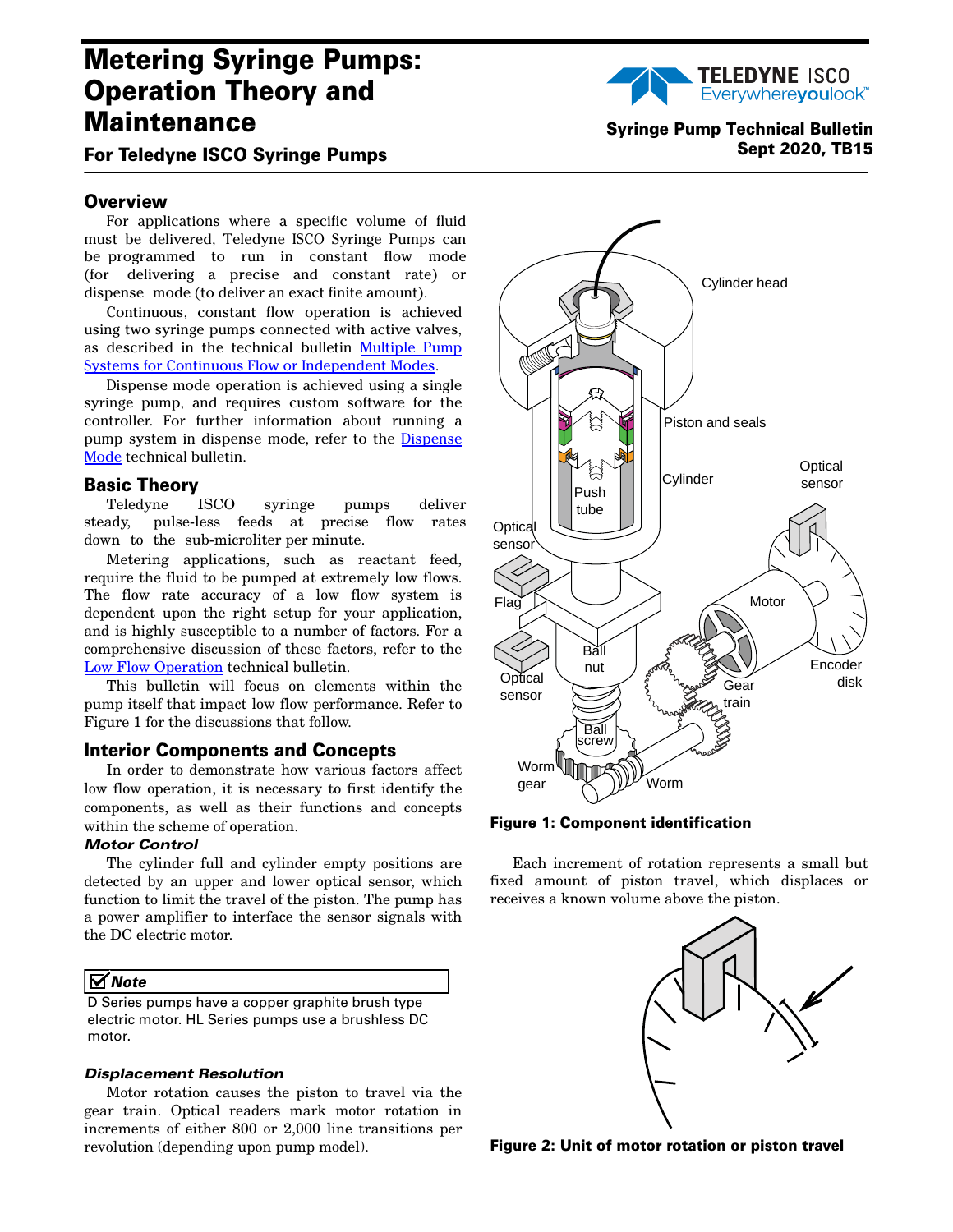Syringe Pump Technical Bulletin TB15

Displacement resolution differs between pump models due to piston surface area, gear reduction, and number of encoder positions.

As a rule of thumb, the smaller the displacement resolution, the greater the pump's accuracy at low flow rates.

#### *Dead Volume*

Some fluid will remain in the cylinder at the piston's topmost point of travel. A small amount of clearance prevents damage to moving parts. Additionally, some necessary voids allow pump disassembly and reassembly.

The non-pumped volume that remains is called the *dead volume*, or headspace volume. The opposite of the dead volume is referred to as *swept volume*.

Teledyne Isco syringe pumps are designed for minimal dead volume.



**Figure 3: Dead volume remaining at top of stroke**  (shaded area)

| Pump  | <b>Flow Rate Range</b>        | <b>Pressure Range</b> | Inlet/Outlet<br><b>Ports</b> | <b>Displacement</b><br><b>Resolution</b> | Leakage               | <b>Dead Volume</b>  |
|-------|-------------------------------|-----------------------|------------------------------|------------------------------------------|-----------------------|---------------------|
| 65D   | $0.01 \mu$ l/min to 25 ml/min | 0.6895 to 1379 bar    | $\frac{1}{4}$ " F-250        | $2.55$ nl/step                           |                       | 1.30 ±0.020 ml      |
| 65DM  | $0.01 \mu$ /min to 30 ml/min  | 0.6895 to 689.5 bar   | <sup>1</sup> /8" Valco       |                                          |                       |                     |
| 100DX | $0.01 \mu$ /min to 50 ml/min  | 0.6895 to 689.5 bar   | <sup>1</sup> /8" Valco       | 9.65 nl/step                             | $\leq 1$ µ $/min$     |                     |
| 260D  | $0.001$ to 107 ml/min         | 0.6895 to 517.1 bar   | <sup>1</sup> /8" Valco       | $16.63$ nl/step                          |                       | $2.10 \pm 0.020$ ml |
| 500D  | 0.001 to 204 ml/min           | 0.6895 to 258.6 bar   | $\frac{1}{8}$ " NPT          | 31.71 nl/step                            |                       | $4.00 \pm 0.020$ ml |
| 1000D | $0.100$ to $408$ ml/min       | 0.6895 to 137.9 bar   | <sup>1</sup> /4" NPT         | 25.38 nl/step                            | $\leq$ 1.5 $\mu$ /min | $11.0 \pm 0.70$ ml  |

## **Table 1: Specifications of** Teledyne **I**SCO **Pumps**

#### *Wetted Materials*

Proper care of the wetted materials within the cylinder is vital to continued smooth operation of the pump. Table 2 on the following page lists internal wetted pump components, as well as standard and optional materials. The pump contains four seals and a wear ring.

**Transducer seal —** The transducer seal is gold-plated to press into minute gaps between the surfaces of the transducer flange and the shelf of the cylinder cap.

**Cylinder cap seal —** The cylinder cap seal maintains the pressure within the cylinder.

**Piston seal —** The piston seal maintains the pressure within the cylinder.

**Wear ring —** The wear ring supports the seal against movement within the cylinder and keeps the piston centered in the cylinder bore.

**Wiper seal —** The wiper seal cleans the inside of the cylinder. In the model 1000D pump, the wiper seal faces the same direction as the piston seal to prevent leakage of the wash gland fluid. **Figure 4: Identification of wetted materials**